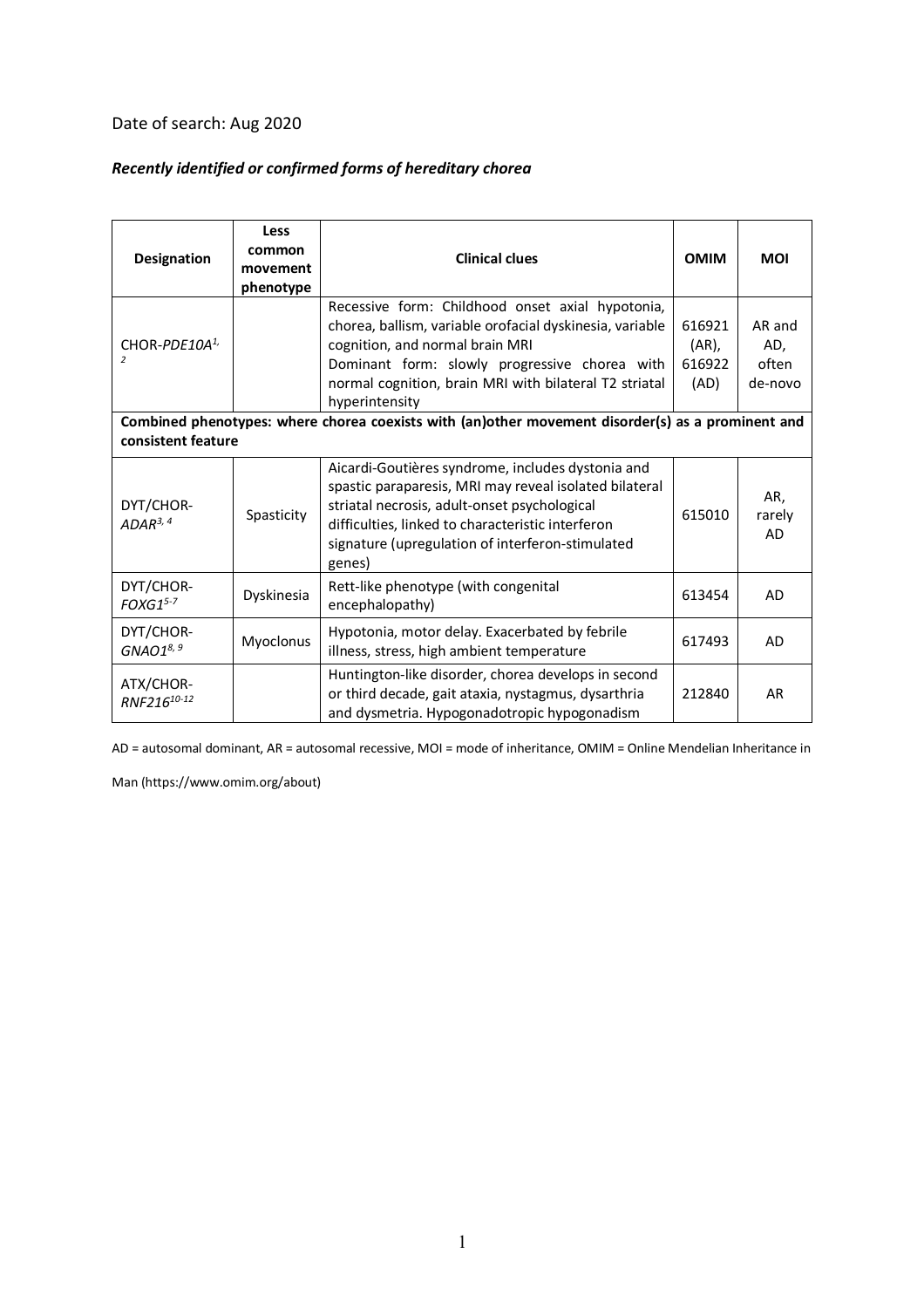## **References**

1. Diggle CP, Sukoff Rizzo SJ, Popiolek M, et al. Biallelic Mutations in PDE10A Lead to Loss of Striatal PDE10A and a Hyperkinetic Movement Disorder with Onset in Infancy. Am J Hum Genet 2016;98(4):735-743.

2. Mencacci NE, Kamsteeg EJ, Nakashima K, et al. De Novo Mutations in PDE10A Cause Childhood-Onset Chorea with Bilateral Striatal Lesions. Am J Hum Genet 2016;98(4):763-771.

3. Livingston JH, Lin JP, Dale RC, et al. A type I interferon signature identifies bilateral striatal necrosis due to mutations in ADAR1. J Med Genet 2014;51(2):76-82.

4. Rice GI, Kitabayashi N, Barth M, et al. Genetic, Phenotypic, and Interferon Biomarker Status in ADAR1-Related Neurological Disease. Neuropediatrics 2017;48(3):166-184.

5. Kortum F, Das S, Flindt M, et al. The core FOXG1 syndrome phenotype consists of postnatal microcephaly, severe mental retardation, absent language, dyskinesia, and corpus callosum hypogenesis. J Med Genet 2011;48(6):396-406.

6. Cellini E, Vignoli A, Pisano T, et al. The hyperkinetic movement disorder of FOXG1-related epileptic-dyskinetic encephalopathy. Dev Med Child Neurol 2016;58(1):93-97.

7. Papandreou A, Schneider RB, Augustine EF, et al. Delineation of the movement disorders associated with FOXG1 mutations. Neurology 2016;86(19):1794-1800.

8. Schirinzi T, Garone G, Travaglini L, et al. Phenomenology and clinical course of movement disorder in GNAO1 variants: Results from an analytical review. Parkinsonism Relat Disord 2019;61:19-25.

9. Yamashita Y, Ogawa T, Ogaki K, et al. Neuroimaging evaluation and successful treatment by using directional deep brain stimulation and levodopa in a patient with GNAO1-associated movement disorder: A case report. J Neurol Sci 2020;411:116710.

10. Santens P, Van Damme T, Steyaert W, et al. RNF216 mutations as a novel cause of autosomal recessive Huntington-like disorder. Neurology 2015;84(17):1760-1766.

2